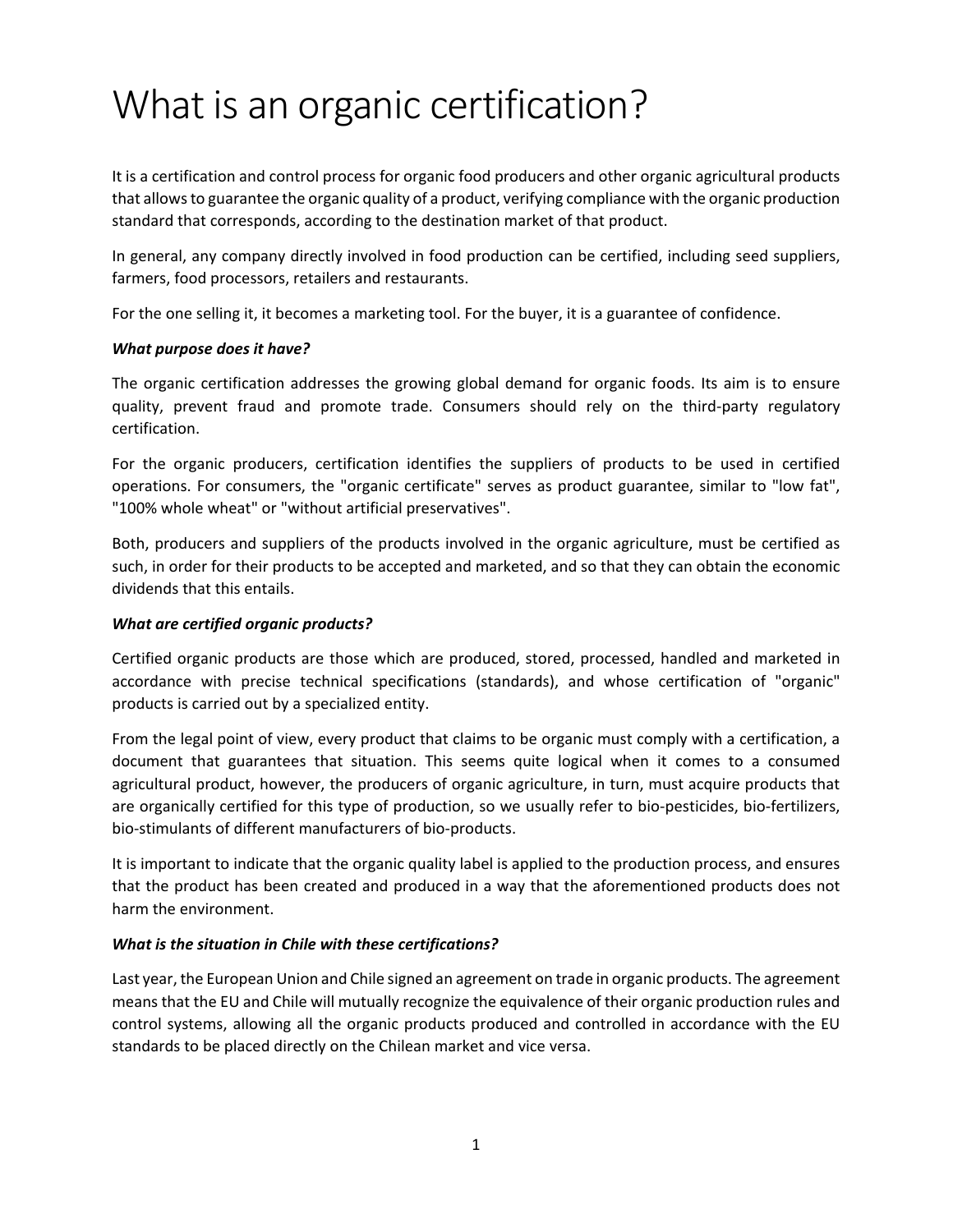It also provides for a covered product updating system by the respective organic standards, as well as an agreement on cooperation, information exchange and a dispute settlement system for organic trade. The Chilean agreement is also the first bilateral recognition of organic standards with a Latin American country.

This agreement paves the way for other agreements in the organic trade and should contribute to the growth in the global organic food market by supporting employment and development. The EU's organic sector has grown by an average of 5.5% per year over the past 10 years, and almost 6% of the land available and used by agriculture in the EU, is devoted to the organic farming. Although the EU is a net importer of food from Chile, this agreement is expected to help to provide greater opportunities for exports of EU organic food to Chile.

### *What are the benefits of products with organic certifications?*

The benefits of using products with organic certifications, allow the farmers to have better prices and differentiation of their products, compared to conventional products. It also allows them access to growing foreign markets.

On the other hand, due to its holistic nature, the organic agriculture integrates biodiversity, agro-diversity and soil conservation. They also promote the elimination of the use of chemical fertilizers, pesticides and genetically modified organisms.

Other benefits of products with organic certification are related to human health, as they put at risk the health of the workers applying the harmless products, promote the association and rotation of crops, as a result allows farmers to have a pool of products which reduces the risks derived from monocultures and there are also some studies that show that organic products improve the quality of the products by making them nutritionally richer.

## *Which companies are leaders in products with organic certifications?*

Always at the forefront of agricultural trends, the Stockton Group is constantly striving for new certifications for its products to bring natural and environmentally friendly solutions to more and more farmers around the world.

The Stockton Group has achieved a series of certifications to successfully introduce its star product: Timorex Gold, the natural fungicide registered in Chile in 2011 with great results in the fields of the country and the world. Thus, Timorex Gold is certified as an organic product according to IFOAM, EU, NOP and JAS standards. Timorex Gold is backed by the following certifiers: PPIS, BCS, IBOAA, IMO Control, Control Union, Agrior, BAFS, OCCP, Ecocert, Ceres, Mayacert, OMRI and Argencert.

Timorex Gold is at the forefront of bio-fungicides.

Timorex Gold is a natural preventive and curative fungicide, completely environmentally friendly, that protects the health of the agricultural workers, end consumers of fruit and vegetables, beneficial insects and pollinators. Composed of tea tree oil (*Melaleuca alternifolia*), a plant of Australian origin, Timorex Gold is highly effective against phytopathogenic fungi. It acts directly with multiple mechanisms of action: